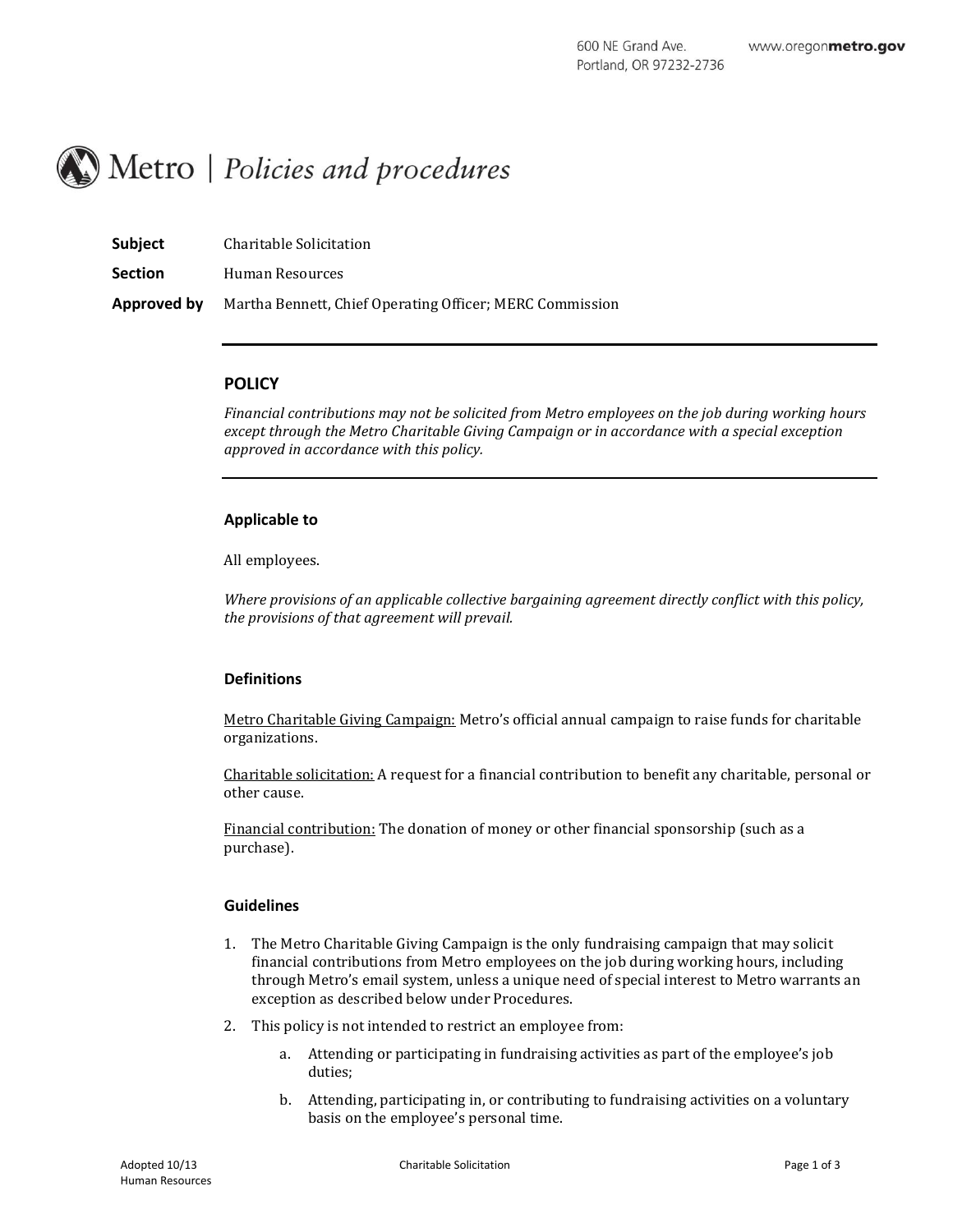### **Procedures**

- 1. In the event of a unique need of special interest to Metro, exceptions to the prohibition on charitable solicitation during working hours may be granted by the Chief Operating Officer on a case-by-case basis.
- 2. Department Directors have discretion to announce fundraising solicitations and events for causes that benefit or are closely related to the business of their department. Such announcements may be made by the Director or designee during working hours without requesting an exception from the COO as long as the following conditions are met:
	- a. The announcement is not directed to employees outside of that director's department;
	- b. The announcement clearly indicates that participation is voluntary and not workrelated;
	- c. The announcement does not violate state law restricting on-the-job political activity and political solicitation of public employees.
- 3. **Passive fundraising by employees:** Department Directors have discretion to approve a location and timeframe for employees of that department to leave solicitation materials, such as for school fundraisers, for review by other department employees *outside* of work time. Employees may also leave these materials in designated employee break rooms or post information on Metro's intramet bulletin board.
- 4. Employees may contact the Human Resources Department to discuss any concerns about charitable solicitation at Metro.

### **Responsibilities**

### Employees:

- Refrain from conduct prohibited by this policy.
- Inform your supervisor if a unique need of special interest to Metro may warrant an exception to this policy.

#### Supervisors, Managers and Department Directors:

- Refer any employee requests that may warrant an exception to this policy to the attention of the Chief Operating Officer.
- Department Directors: Determine whether, where and when employees may post solicitation materials in your department for passive fundraising outside of working hours.
- Ensure that any fundraising announcements are consistent with this policy and applicable law.
- If you permit employees to post solicitation materials, do not prohibit solicitation or make other distinctions based on the nature of the cause for which funds are solicited. Refer any questions to the Office of Metro Attorney.
- Ensure that any Metro committees authorized to solicit funds from employees comply with the fundraising and cash-handling procedures found in the Metro Committees policy.